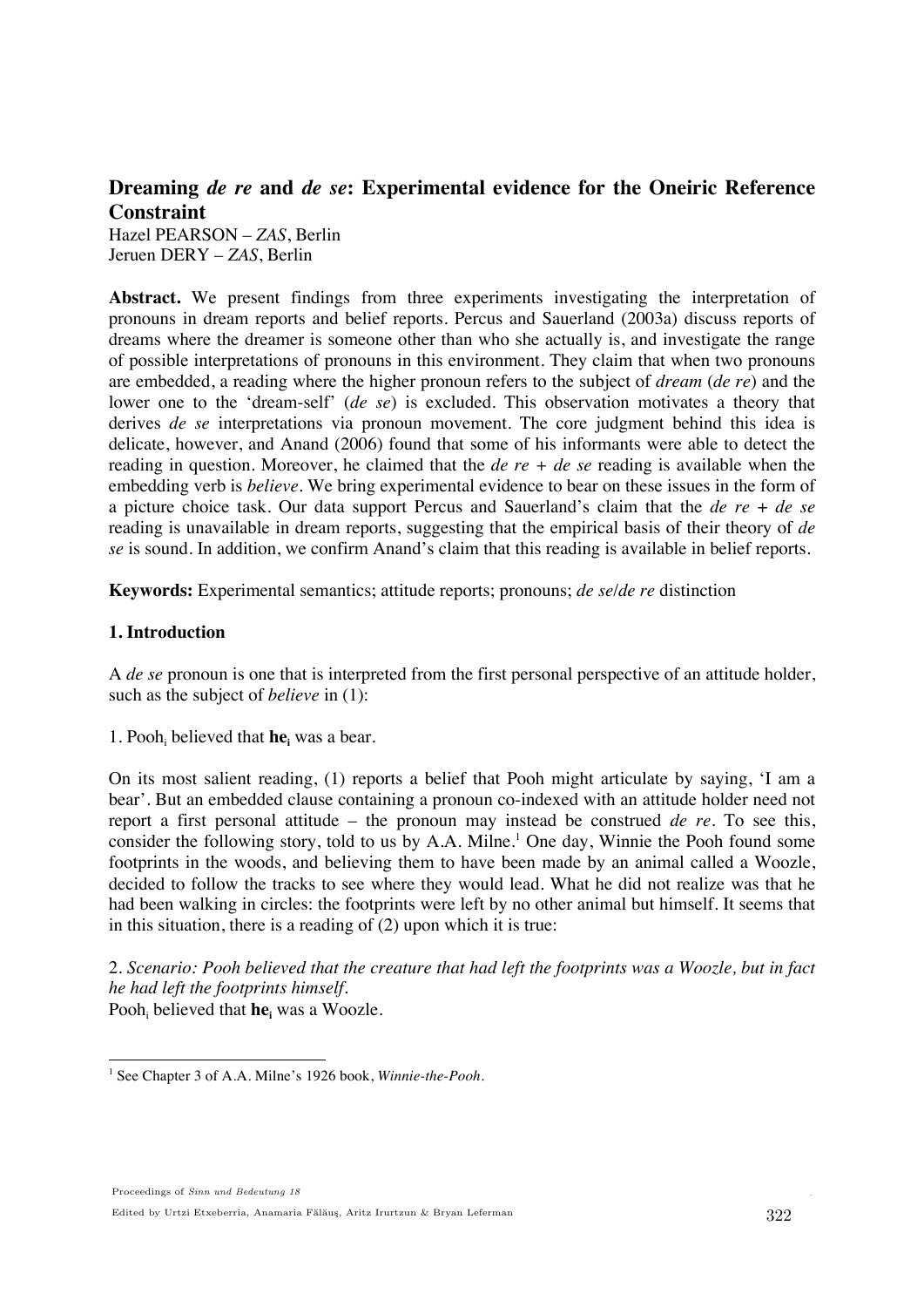Of course, Pooh would not be disposed to say, 'I am a Woozle'. This shows that there is an interpretation of the pronoun that differs from the *de se* one in that it does not require a first personal perspective. This is known as a *de re* reading.

Reports of dreams in which the dreamer is someone other than who she actually is are useful in shedding light on the *de se*/*de re* distinction (Heim 1994, Percus and Sauerland 2003a, Anand 2006). In such environments, a pronoun picks out (has as its *correlate*) different individuals depending on whether it is construed *de se* or *de re.* Consider (3):

3. Pooh dreamed that he was Piglet and **he** was stealing **his** honey.

A plausible interpretation of (3) is that in the dream, Piglet steals Pooh's honey. On this reading, the two pronouns are associated with the subject of *dream*, Pooh, although in distinct ways. The first pronoun picks out Pooh's 'dream-self' Piglet, while the second pronoun picks out the dreamer himself, namely Pooh. The first pronoun is construed *de se*, and the second *de re*.

Percus and Sauerland (2003a; henceforth 'P&S') noticed that in principle, four interpretations should be available for a sentence like (3), corresponding to the four possible *de se*/*de re* configurations of the two pronouns. They claim that only three of these are attested:

4. Pooh dreamed that he was Piglet and **he** was stealing **his** honey.

| <b><math>\sqrt{\text{Reading A}}</math>:</b> Piglet steals Piglet's honey. ( <i>de se + de se</i> ) |
|-----------------------------------------------------------------------------------------------------|
| $(de re + de se)$                                                                                   |
| $(de se + de re)$                                                                                   |
| $(de re + de re)$                                                                                   |
|                                                                                                     |

They propose that Reading B is ruled out by a constraint against c-command of a *de se* pronoun by a corresponding *de re* pronoun. This so-called 'Oneiric Reference Constraint' is stated in (5):

### 5. *The Oneiric Reference Constraint (ORC)*

A sentence of the form *X dreamed that … pronoun …* allows a reading in which the pronoun has the *dream-self* as its correlate only when the following condition is met: *some* pronoun whose correlate is *the dream-self* on the reading in question must not be asymmetrically ccommanded by any pronoun whose correlate is X. [Percus and Sauerland  $(2003a)$ : ex 14]

P&S take the ORC as evidence for a novel theory of *de se* pronouns whereby they bear a special diacritic '\*' and must move to the left periphery of the embedded clause introduced by the attitude verb, resulting in insertion of a lambda abstractor that binds the trace. The embedded clause expresses a property rather than a proposition as with a traditional semantics for attitude reports (Hintikka 1969). Here is a sample LF and interpretation of the embedded clause:

6a. Pooh dreamed  $\begin{bmatrix} C_{\text{P}} \mathbf{he}^* \lambda_1 \end{bmatrix}$  [t<sub>1</sub> was eating honey]] 6b.  $\llbracket CP \rrbracket = \lambda x$ . x is eating honey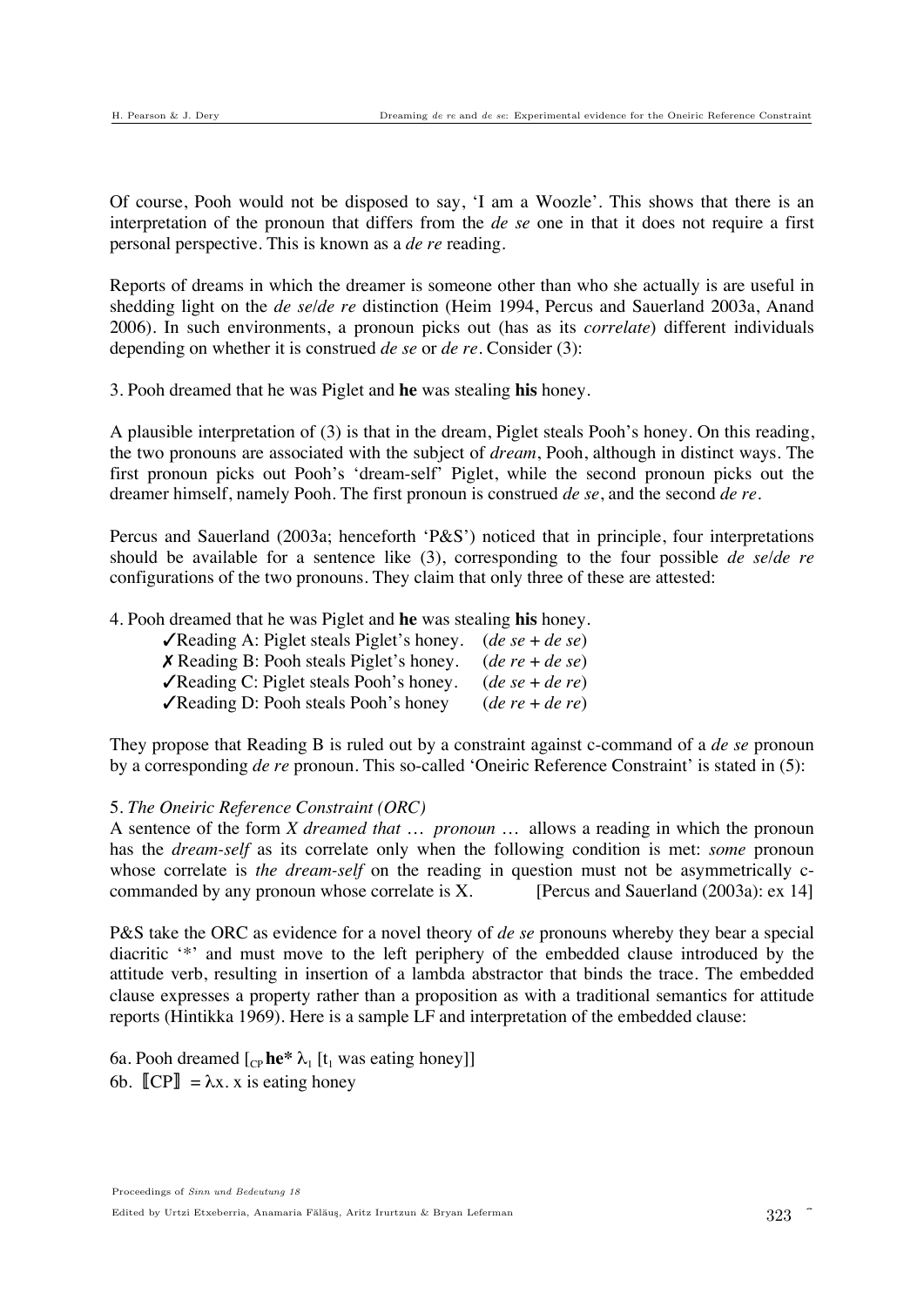(6a) is interpreted roughly as a report of a self-ascription by Pooh, in the form of a dream, of the property of eating honey. P&S reason that if the availability of *de se* construals is subject to movement constraints, then this would support the movement-based theory exemplified in (6). They argue that the impossibility of the *de re* + *de se* reading is due to this reading involving a configuration that violates Superiority: if a pronoun whose correlate is the subject of *dream* (a *de re* pronoun) c-commands a pronoun whose correlate is the dream-self (a *de se* pronoun), then the attraction of the *de se* pronoun to the left periphery of the clause requires it to cross a structurally closer pronoun with the potential to move to the same position.

The reader may have noticed, however, that this argument depends on very subtle judgments concerning a rather obscure scenario. Furthermore, it may be that the multiply ambiguous nature of these sentences makes it more difficult to isolate particular readings. In informal elicitation work we have found that native speakers have difficulty detecting whether or not Reading B is available. Moreover, Anand (2006) reports that only 15 of his 25 informants share the intuition reported by P&S. This paper reports a series of experiments designed to collect data from linguistically naïve native English speakers concerning the availability of the *de re* + *de se* interpretation. We found that the core judgment underlying P&S's theory is indeed robust.

Several considerations argue for the importance of establishing the core facts in this domain. Firstly, P&S's proposal has already been employed in theoretical analyses of several different phenomena, such as epithets (Patel-Grosz 2012) and obligatorily controlled PRO (Pearson 2013). These analyses would be undermined if it were found that the core judgment underlying the pronoun movement theory is not sound. We discuss these proposals in greater detail in section 5.

Secondly, P&S's proposal has a key role to play in debates concerning the *de se*/*de re* distinction. Notice firstly that although P&S explicitly restrict their attention to dream reports, an elegant implementation of the theory would draw no distinction between the interpretation of pronouns in the scope of *dream* and that of pronouns in any other type of attitude report. Such a theory would apply the '\*' diacritic to all *de se* pronouns, such as that in the belief report in (1), with pronoun movement serving as the core mechanism responsible for deriving *de se* readings. This approach would amount to an implementation of the 'property-view', whose philosophical roots lie in David Lewis' work (Lewis 1979). According to this view, reports of attitudes *de se* describe self-ascriptions of properties. Thus when Pooh believes (*de se*) that he is a bear, he selfascribes the property of being a bear. This is not so for a *de re* construal: while it is true in Milne's story that Pooh believes that he is a Woozle, it is false that he is disposed to self-ascribe the property of being a Woozle. Chierchia (1990) showed how this idea can be implemented formally by letting the LF of a report of an attitude *de se* incorporate a lambda abstractor inserted in the left periphery of the embedded clause, which binds the *de se* pronoun, as in (7):

7a. Pooh believes  $\begin{bmatrix} C_P \lambda_1 \\ \end{bmatrix}$  [he<sub>1</sub> is a bear]] 7b.  $\llbracket CP \rrbracket = \lambda x. x$  is a bear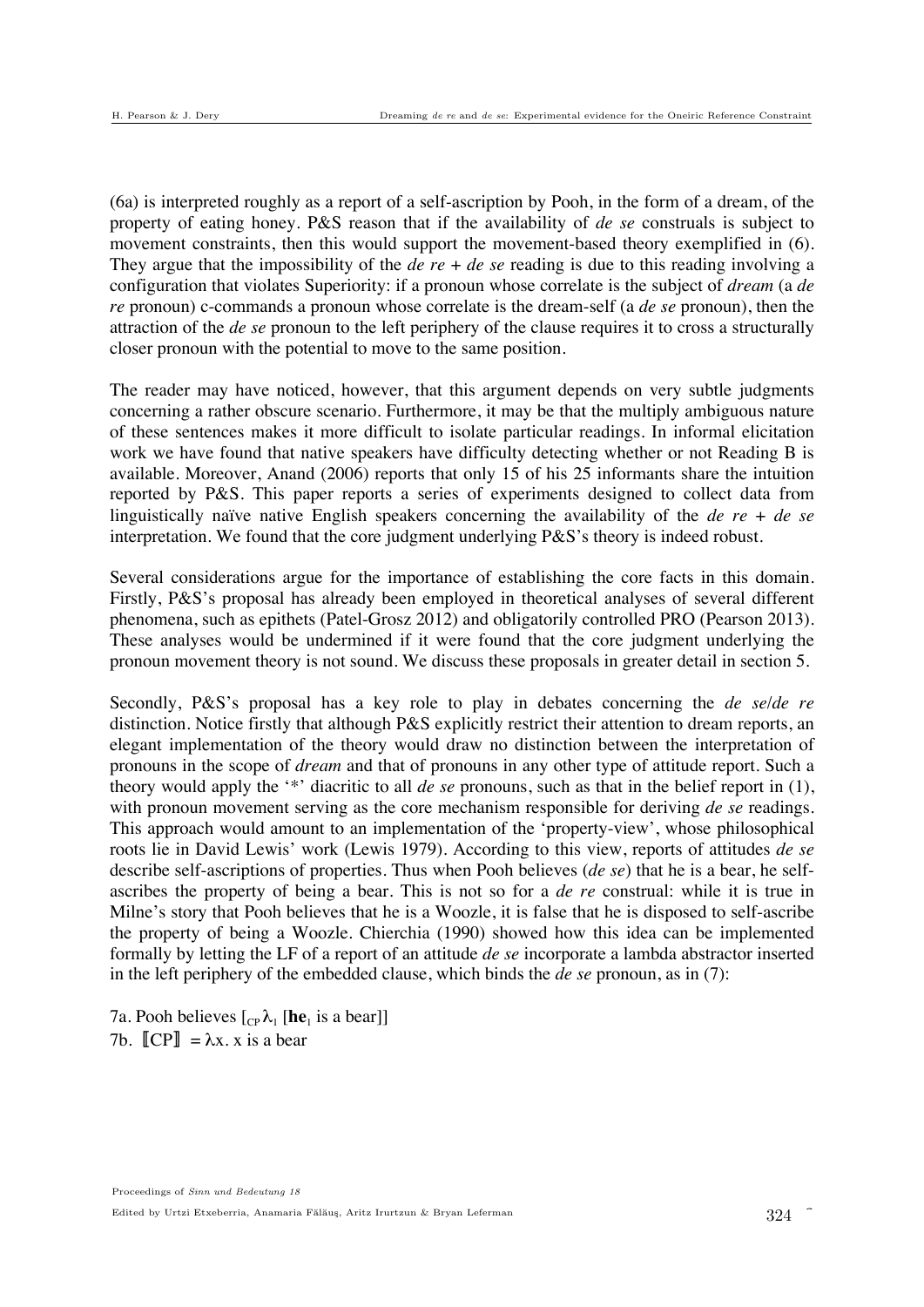The pronoun movement proposal is in this tradition, with the core difference between it and Chierchia's theory being that the property expressed by the embedded clause is derived by movement of the pronoun and binding of its trace rather than by binding in situ.

The main competitor to the property-view comes from Reinhart (1990), who argues that a *de se* construal of a pronoun is a special case of a *de re* construal, so that there is no need to posit a dedicated LF for the *de se* reading.<sup>2</sup> *De re* expressions are traditionally taken to require some relation of acquaintance to hold between the attitude holder and the individual denoted by the nominal (Kaplan 1968). Roughly speaking, if an agent α believes *de re* of some individual x that x is P, then (i) there is some acquaintance relation R that holds between  $\alpha$  and x and (ii)  $\alpha$ believes that the individual to whom she bears R is P. For example, the truth conditions of *Poohi believed that he<sub>i</sub> was a Woozle* can be paraphrased as in (8).

- 8. There is some acquaintance relation R such that:
- (i) Pooh bears R to Pooh in the actual world w, and

(ii) For each of the worlds w' such that it is compatible with what Pooh believes in w for w' to be the actual world, the individual to whom Pooh bears R in w' is a Woozle in w'.

In the scenario that we are considering,  $Pool<sub>i</sub>$  *believed that he<sub>i</sub> was a Woozle* is true in virtue of the facts that (i) Pooh bears the relation 'saw the footprints of' to himself, and (ii) Pooh believes that the individual whose footprints he saw is a Woozle. But notice that the truth conditions in (8) leave open the question of which acquaintance relation witnesses the statement. We might suppose that 'is identical to' is also an acquaintance relation  $-$  it is that acquaintance relation that each of us bears to ourself. Then *Pooh<sub>i</sub> believed that he<sub>i</sub> was a Woozle* would also be verified in a scenario where for each of Pooh's belief worlds w', the individual to whom Pooh is identical in w' is a Woozle in w'. Notice that in such a scenario, the relevant belief of Pooh's is a belief *de se*: he ascribes Woozle-hood to the individual that his belief state designates as himself, which is just that individual that Pooh would be disposed to refer to using the first person pronoun. Reinhart argues that this shows that there is no syntactic ambiguity between *de se* and *de re*  interpretations: we can get by with a single LF and its corresponding truth conditions, with the appearance of ambiguity being due to the underspecified nature of the acquaintance relation.

We thus have two possible analyses of the *de se*/*de re* distinction. All else being equal, one might think that Reinhart's view should be preferred on parsimony grounds, since it gets by without positing structural ambiguity. If so, then the onus is on proponents of the property-view to provide evidence that there are dedicated *de se* LFs. If the line of argument pursued by P&S is correct, this constitutes one such piece of evidence.<sup>3</sup> This is because Reinhart's view has the consequence that in a dream report like (4) with two embedded pronouns, the array of *de se*/*de re* interpretations are in fact all generated by a single LF, with the locus of the action being the

!!!!!!!!!!!!!!!!!!!!!!!!!!!!!!!!!!!!!!!!!!!!!!!!!!!!!!!

<sup>&</sup>lt;sup>2</sup> This proposal is subsequently taken up and built upon in Maier (2009).<br><sup>3</sup> Other pieces of evidence for dedicated de sell Es that have been discussed

Other pieces of evidence for dedicated *de se* LFs that have been discussed in the literature include the

interpretation of *de se*/*de re* pronouns bound by *only* (Percus and Sauerland 2003b) and the existence of expressions that are necessarily interpreted *de se*, such as obligatorily controlled PRO (Chierchia 1990).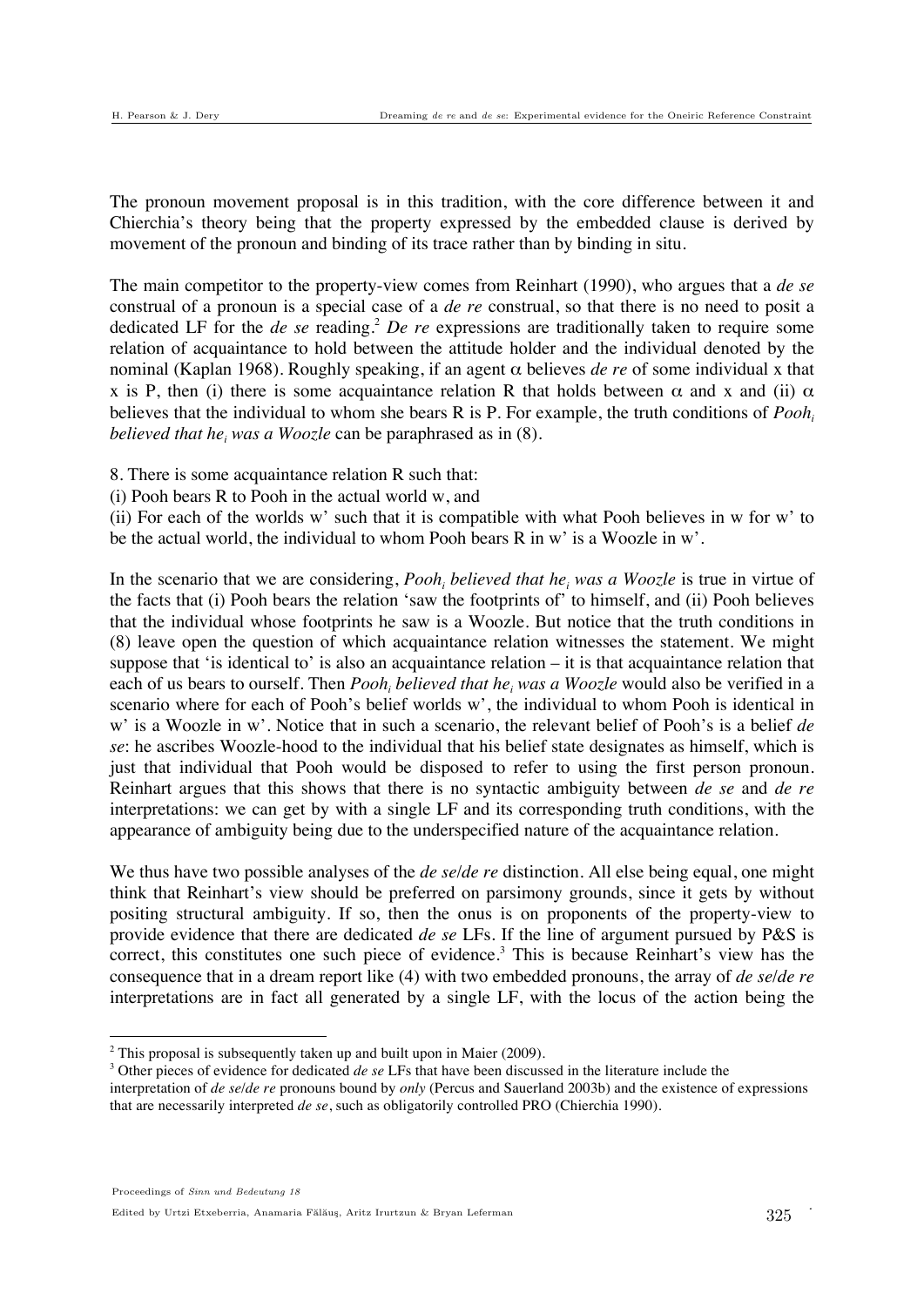contextual acquaintance relation supplied post-semantically. It would then be surprising that any one of the four combinations of *de se/de re* construals should be excluded.

The role of P&S's proposal in debates concerning the *de se*/*de re* distinction is complicated further by the possibility that the constraint against c-command of a *de se* pronoun by a corresponding *de re* pronoun is confined to particular attitude verbs. Anand (2006) claims that when *dream* is replaced by *believe*, the *de re* + *de se* reading becomes available:

9. Pooh believed that he was Piglet and **he** was stealing **his** honey.

| <b>V</b> Reading A: Piglet steals Piglet's honey. ( <i>de se + de se</i> ) |                   |
|----------------------------------------------------------------------------|-------------------|
| √Reading B: Pooh steals Piglet's honey.                                    | $(de re + de se)$ |
| √Reading C: Piglet steals Pooh's honey.                                    | $(de se + de re)$ |
| √Reading D: Pooh steals Pooh's honey                                       | $(de re + de re)$ |

If there is indeed a contrast between (9) and its counterpart with *dream*, this too has consequences for the theory of *de se*. Anand proposes that the contrast shows that there are at least two routes to a *de se* construal: one involving binding, and a second where the pronoun is construed *de re* under an acquaintance relation of identity. With a belief report, this second route allows a *de re* pronoun to c-command a *de se* pronoun without violating Superiority. Anand provides a semantics for *dream* that excludes the possibility of a pronoun that it embeds being construed *de re* under an acquaintance relation of identity, so that there is no alternative route to a *de se* construal that would circumvent the ORC. If this is correct, then there is a sense in which both Chierchia and Reinhart were right: there are dedicated *de se* LFs that yield a property-type interpretation for the embedded clause, but the grammar also makes available a second route whereby a *de se* construal is a special case of *de re*. Thus P&S's proposal has a role to play in a more recent and more nuanced incarnation of the debate, where the question is not what *the* route to a *de se* interpretation is, but rather exactly *how many* such routes there are.

It seems then that a firmer grasp of the rather subtle judgments concerning *de re* blocking under *dream* and *believe* is a precondition for the development of theoretical understanding of the semantics of attitude reports. This paper is a contribution towards that goal. The structure of the paper is as follows. Section 2 describes the novel paradigm that we developed in order to establish whether *de re* + *de se* readings are available, and reports the findings of Experiment 1, which provides evidence that the grammar rules out the *de re* + *de se* reading for dream reports. Experiment 2 strengthens our case for this conclusion by providing evidence against an alternative explanation of the findings of Experiment 1; it is reported in section 3. Section 4 discusses our third experiment, which is just like Experiment 2 except for the use of *believe* instead of *dream*. This minimal change alters participants' choices with respect to the *de re* + *de se* reading, providing evidence for the contrast observed by Anand between *dream* and *believe*. The general discussion appears in section 5, and section 6 concludes the paper.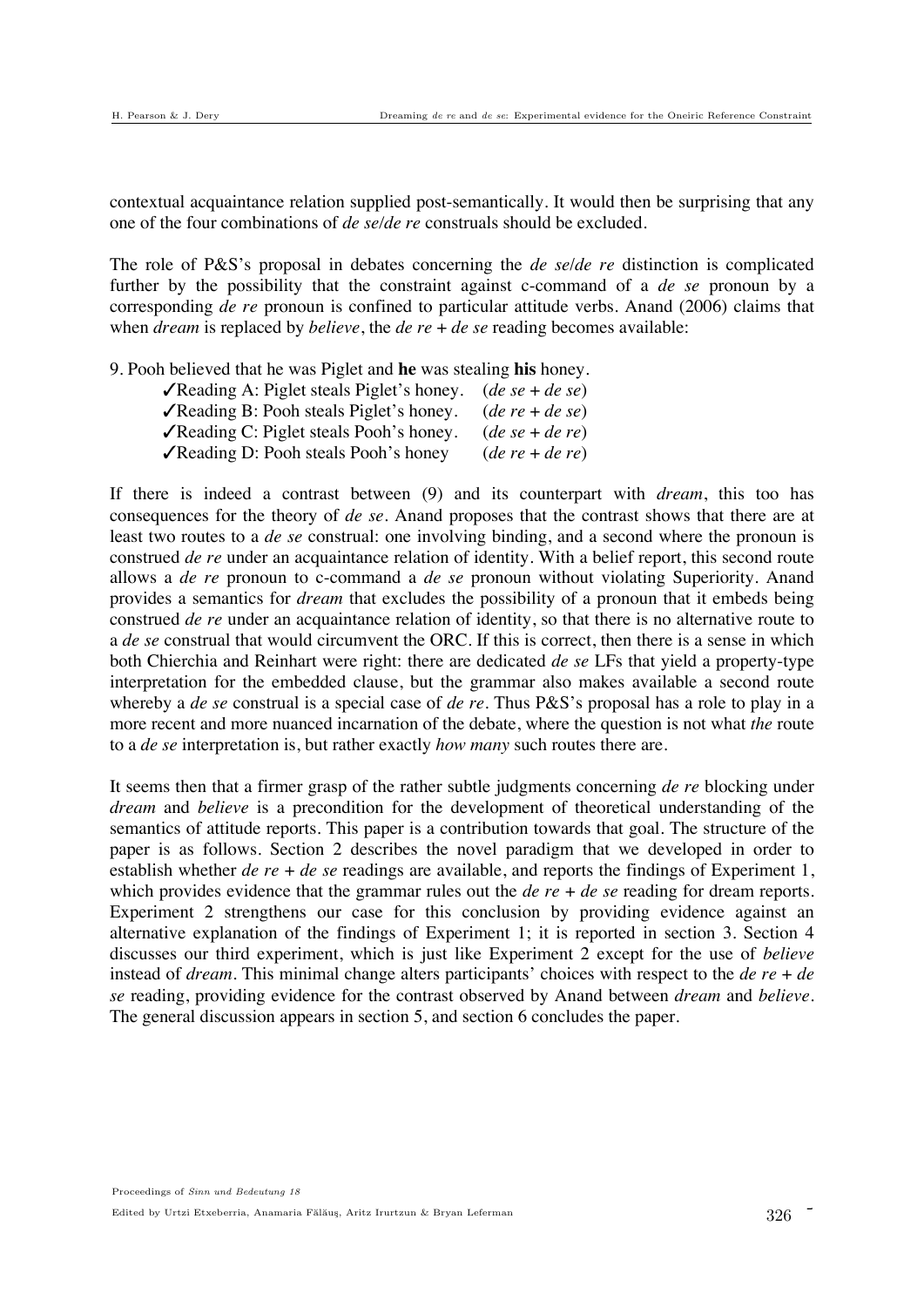### **2. Experiment 1**

#### 2.1 Logic of the experiment

Our experimental design is informed by the consideration that to introspect about dream and belief reports of the type that we are interested in is a difficult task. Typically, semantic judgments are obtained by asking speakers to evaluate whether a sentence is true or false relative to a given scenario, as described by Matthewson (2004). Our informal observation that even linguists have difficulty assigning a truth value to these sentences led us to believe that this task would be too complex for linguistically naïve participants. Using Amazon Mechanical Turk (AMT; Mason & Suri, 2012), we employed a novel paradigm that provides a more implicit measure of the interpretation assigned to a given sentence by asking participants to choose from a pair of pictures the one that matched the sentence best. This method has the additional advantage that participants do not have to reason about imagined scenarios, but rather about scenarios depicted visually, thereby further reducing task complexity.

In the critical condition, a picture corresponding to the *de re* + *de se* reading was pitted against one depicting the *de se* + *de se* reading. All things being equal, a preference for the latter over the former would constitute evidence only that the *de re* + *de se* reading is dispreferred, and not for the stronger claim that we are interested in – namely that it is ungrammatical. We therefore constructed items where the *de se* + *de se* reading described a possible but unlikely event. For example, while it is possible for an author to buy her own book, she is unlikely to have reason to do so. We assumed that such a reading is preferred relative to a more plausible reading that is not made available by the grammar, such as (by hypothesis) the *de re* + *de se* reading. We further assumed that a reading that describes a possible but unlikely event is dispreferred relative to a more plausible grammatical reading, such as the *de se* + *de re* reading. This latter type of comparison constituted the control condition, where participants had to choose between a picture depicting the *de se* + *de se* reading, and one depicting the *de se* + *de re* reading. It was expected that if the ORC holds, then (i) the *de se* + *de se* reading should be preferred to the *de re* + *de se* reading in the critical condition but (ii) the *de se* + *de re* reading should be preferred to the *de se + de se* reading in the control condition. If the ORC does not hold, then the *de se* + *de se* reading should be dispreferred in both conditions. Data confirming (i) and (ii) would therefore constitute evidence that the core judgment on which P&S's theory is based is sound.

### 2.2 Materials

Discourses of the format in (10) were presented.

10. There were two authors, Carol and Sandra. Carol dreamt that she was Sandra and she was buying her book.

| Reading A: Sandra buys Sandra's book. | $(de se + de se)$ |
|---------------------------------------|-------------------|
| Reading B: Carol buys Sandra's book.  | $(de re + de se)$ |
| Reading C: Sandra buys Carol's book.  | $(de se + de re)$ |
| Reading D: Carol buys Carol's book.   | $(de re + de re)$ |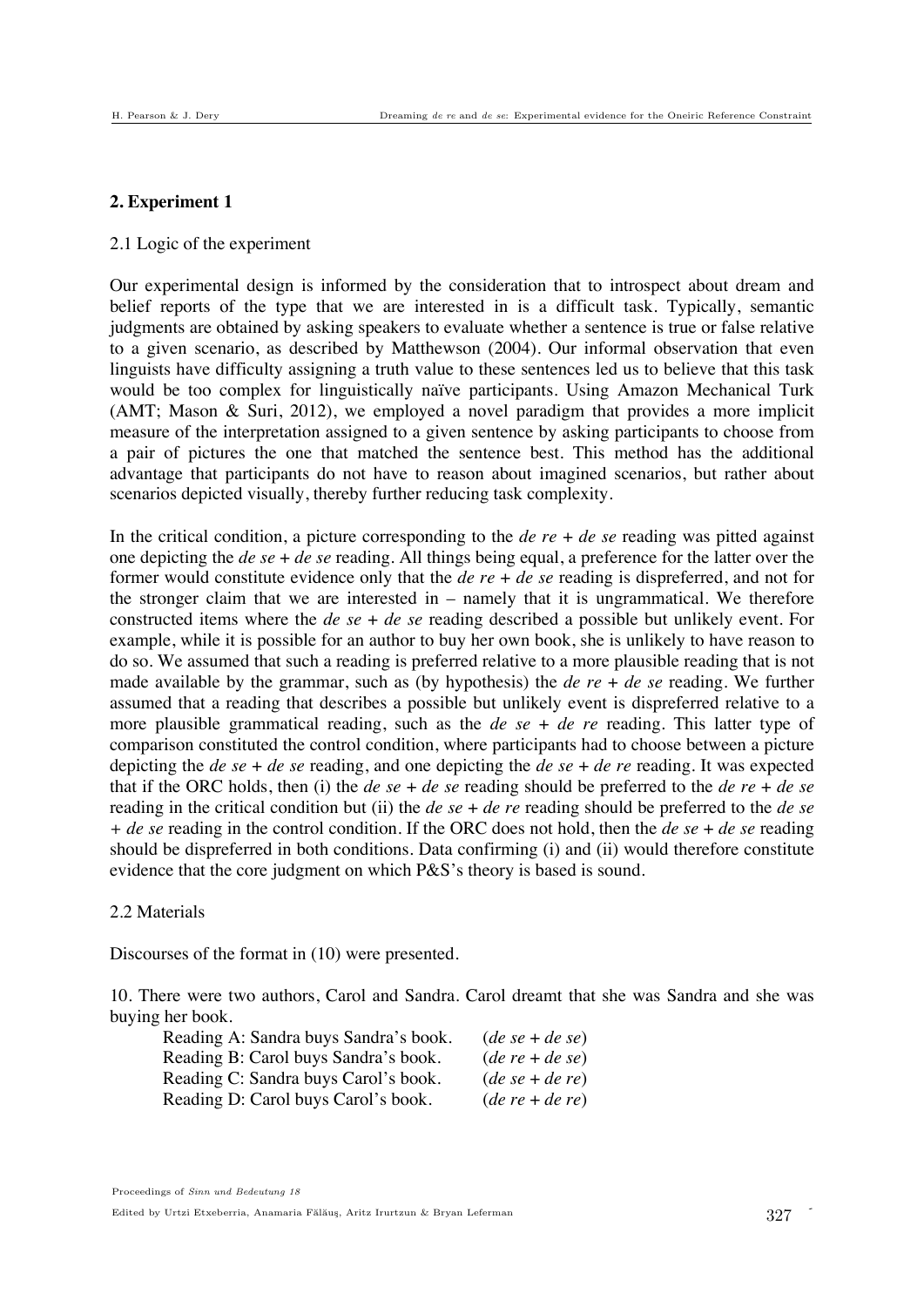In order to ensure that Reading A involved an unlikely but possible event, we conducted two norming experiments. The first was a likelihood rating task run also on AMT.<sup>4</sup> 102 participants used a 7-point Likert scale to judge the likelihood of a particular agent doing something to her own object, as in '*How likely is it for an author to buy his own book?*' or '*How likely is it for a thief to break into his own garage?*' Participants were instructed to use 1 for events they considered highly unlikely and 7 for events they thought highly likely; items rated 2.5 or higher were discarded. With the remaining items we conducted a possibility judgment task with AMT, where participants judged whether a situation where a particular agent does something with her own object is possible, as in '*Is a situation where an author buys his own book possible?*' or '*Is a situation where a thief breaks into his own garage possible?*' Items rated possible at least 65% of the time ( $\mu = 84\%$ ) formed the basis for the experimental materials, thereby ensuring that the embedded clause described a possible but unlikely event on its *de se* + *de se* reading.

### 2.3 Procedure

The discourse in (10) was presented in two steps. First, we presented the first sentence, followed by two coloured pictures introducing the characters, as shown below.



*'There were two authors, Carol and Sandra.'*

Next, the second sentence was presented along with a pair of pictures corresponding to one of the following two comparison types:

| 11a. Comparison type 1: Reading A (de se + de se) vs. Reading B (de re + de se) | Critical |
|---------------------------------------------------------------------------------|----------|
| 11b. Comparison type 2: Reading A (de se + de se) vs. Reading C (de se + de re) | Control  |

!!!!!!!!!!!!!!!!!!!!!!!!!!!!!!!!!!!!!!!!!!!!!!!!!!!!!!!

Edited by Urtzi Etxeberria, Anamaria Fălăuş, Aritz Irurtzun & Bryan Leferman 328

<sup>&</sup>lt;sup>4</sup> Every 'HIT' cost \$0.04 in the norming task and in the following three experiments.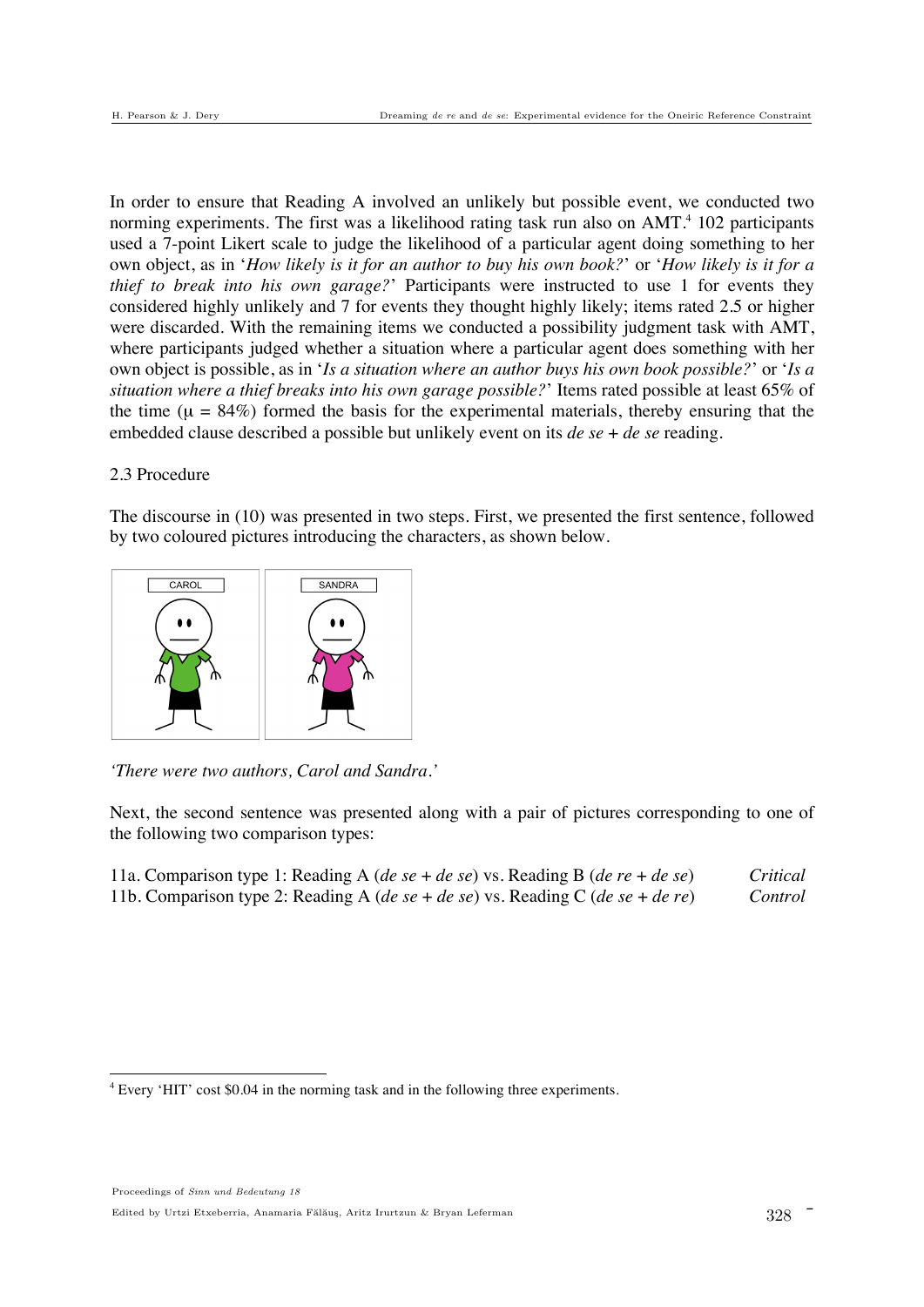

*'Carol dreamed that she was Sandra and she was buying her book' (Comparison type 1)*



*'Carol dreamed that she was Sandra and she was buying her book' (Comparison type 2)*

Participants were presented with 18 discourse items and asked to click on the picture that better described the sentence. The comparison types were counterbalanced across two lists. Experimental items were interspersed with fillers (1:3 item:filler ratio); two-thirds of the fillers featured an unambiguous picture selection, enabling us to detect whether participants as a whole were paying attention to the task.

# 2.4 Predictions

If P&S are correct that a *de se* pronoun cannot be c-commanded by a corresponding *de re* pronoun in a dream report, then Reading B should be dispreferred relative to Reading A. If in addition Reading A is dispreferred to Reading C, this would constitute strong evidence that the *de re* + *de se* reading is unavailable: a picture depicting this reading is not chosen even when pitted against a picture depicting a reading that is otherwise dispreferred.

#### 2.5 Results

In all three experiments reported in this paper, we only recruited participants who had IP addresses based in the United States. Additionally, we asked every participant whether they speak English natively, and discarded data from those who did not respond in the affirmative. The analyses we report below are from the data provided by the remaining participants.

Î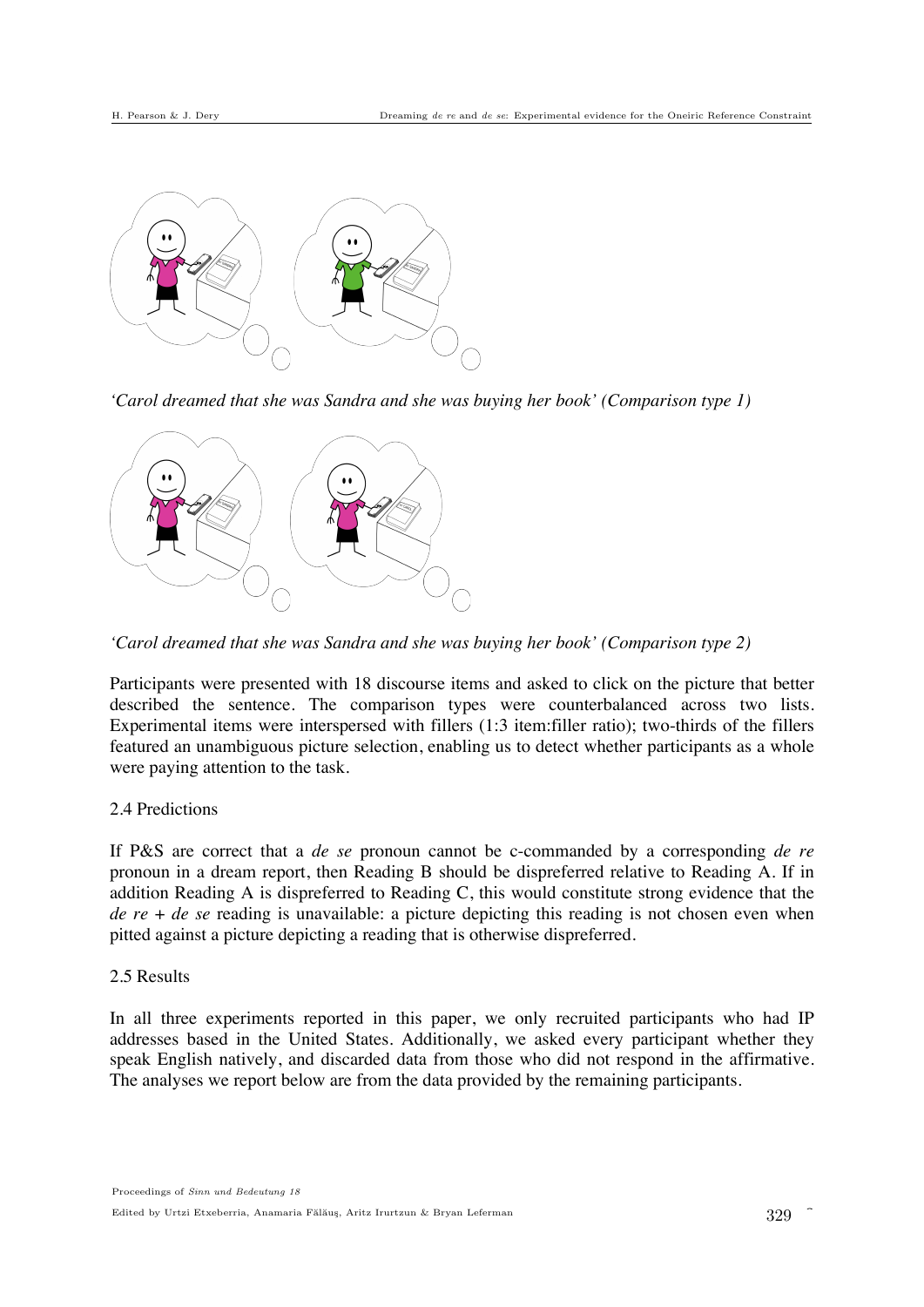Judgments from participants (*n*=182) were analyzed using a binary logistic regression model with Comparison Type as a predictor. We predicted and confirmed a significant effect of comparison type (*p*<0.0001): participants preferred Reading A when pitted against Reading B, but dispreferred Reading A when pitted against Reading C. T-tests probing the simple effects within comparison type revealed that while participants preferred Reading C (65%) over Reading A (35%) due to the fact that Reading A describes a possible yet unlikely event (*p=*0.0001), participants preferred Reading A (86%) over Reading B (14%; *p*<0.0001), overwhelmingly preferring a reading that violates world knowledge constraints over an ORC-violating reading.

### 2.6 Discussion

The results of Experiment 1 are compatible with P&S's claim that the *de re* + *de se* reading is ruled out in dream reports. However, the following alternative interpretation of our data is also possible.<sup>5</sup> Suppose that in  $(10)$ , the information that Carol dreamt that she was Sandra generates an expectation that Sandra will feature as an active participant in the dream. Reading B is the only reading that violates this expectation: on this reading, Sandra is the correlate of the final pronoun, as illustrated in the picture by the labeling of the book with her name. But the featuring of Sandra's name rather than Sandra herself may be insufficient to satisfy the expectation that Sandra will participate in the event described by the embedded clause. If so, then Reading B would be predicted to be ruled out by considerations having nothing to do with the ORC. The goal of Experiment 2 is to rule out this alternative interpretation of our data.

# **3. Experiment 2**

# 3.1 Motivation

A limitation of Experiment 1 is that in the critical condition, a reading where the dream-self features as an active participant (the *de se* + *de se* reading) is pitted against one where the dreamself is not an active participant (the *de re* + *de se* reading). Consequently, we cannot be sure on the basis of the results of this experiment whether the avoidance of the picture depicting Reading B reflects a failure of the grammar to generate this reading, or arises because Reading B violates narrative expectations pertaining to who will be talked about next. We therefore designed a follow-up experiment where the dream-self does not feature as an active participant in either of the readings made available for participants to choose from. This design removed presence or absence of the dream-self in the pictures as a possible confound affecting participants' choices.

# 3.2 Method

The sentences from Experiment 1 were used in Experiment 2, so that the only difference between the two experiments lies in the pictures accompanying the items. All pictures depicting the *de se* + *de se* reading were replaced with pictures depicting the *de re* + *de re* reading, as shown below:

Proceedings of Sinn und Bedeutung 18 Edited by Urtzi Etxeberria, Anamaria Fălăuș, Aritz Irurtzun & Bryan Leferman

We thank Jeffrey Lidz for pointing out this alternative interpretation.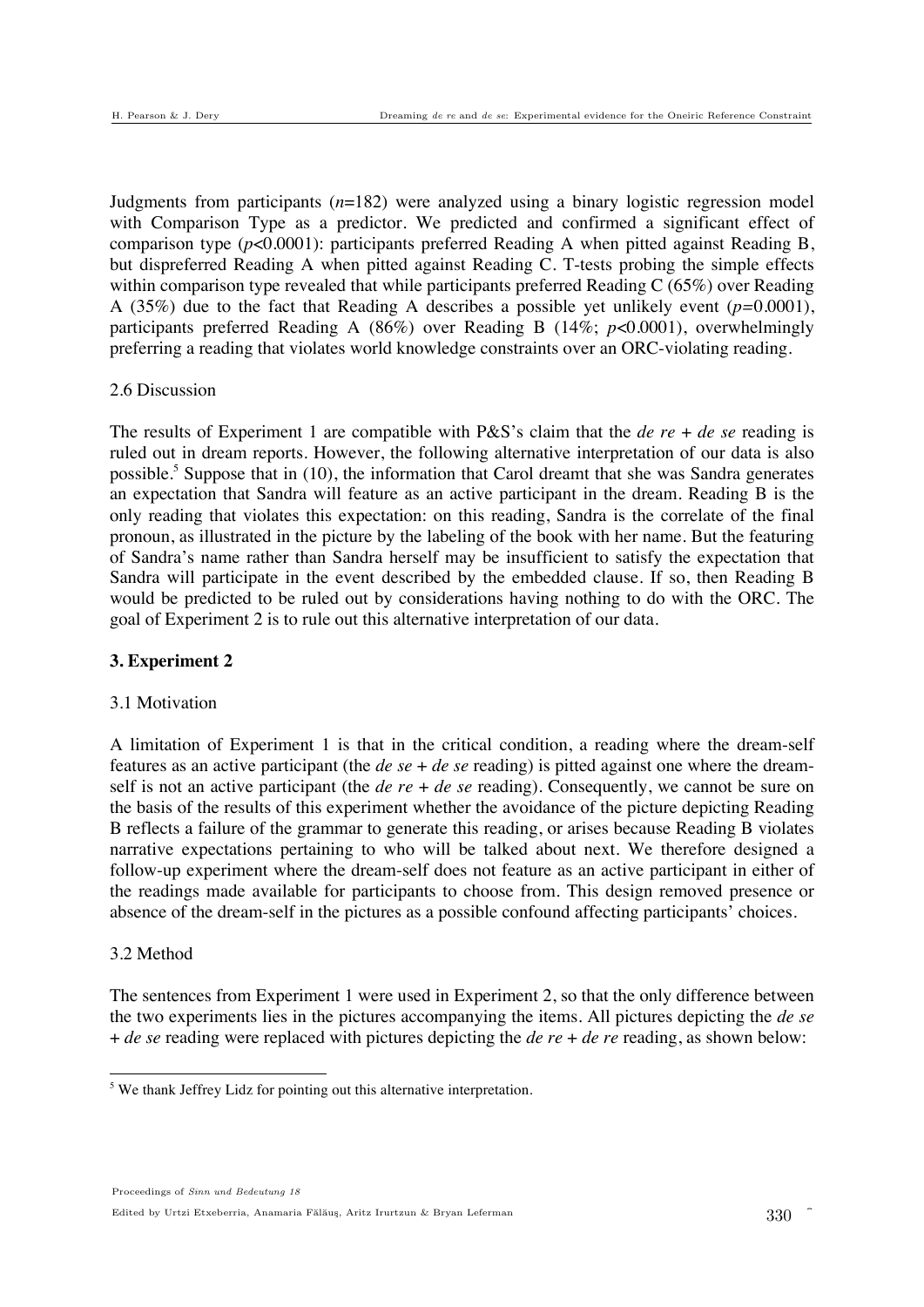12a. Comparison type 1: Reading D (*de re* + *de re*) vs. Reading B (*de re* + *de se*) *Critical* 12b. Comparison type 2: Reading D (*de re* + *de re*) vs. Reading C (*de se* + *de re*) *Control*



*'Carol dreamed that she was Sandra and she was buying her book' (Comparison type 1)*



*'Carol dreamed that she was Sandra and she was buying her book' (Comparison type 2)*

Notice that Reading D, like Reading A from Experiment 1, involves a possible but unlikely event such as buying one's own book. This is because Reading D shares with reading A the property that it requires the two pronouns to be construed as having the same correlate.

### 3.3 Predictions

We predicted that if the avoidance of Reading B in Experiment 1 was due to the ORC, then the results of Experiment 2 should replicate those of Experiment 1: Reading D should be preferred with respect to Reading B, but dispreferred relative to Reading C. If instead Reading B was not chosen because it does not feature the dream-self as a participant in the dream, then Reading B should not be dispreferred with respect to Reading D, since both readings have this property.

#### 3.4 Results

As in Experiment 1, judgments from participants (*n*=153) were analyzed using a binary logistic regression model with Comparison Type as a predictor. Again, we observed a significant effect of comparison type (p<0.0001): participants still preferred Reading D when pitted against Reading B, but dispreferred Reading D when pitted against Reading C. The simple effects T-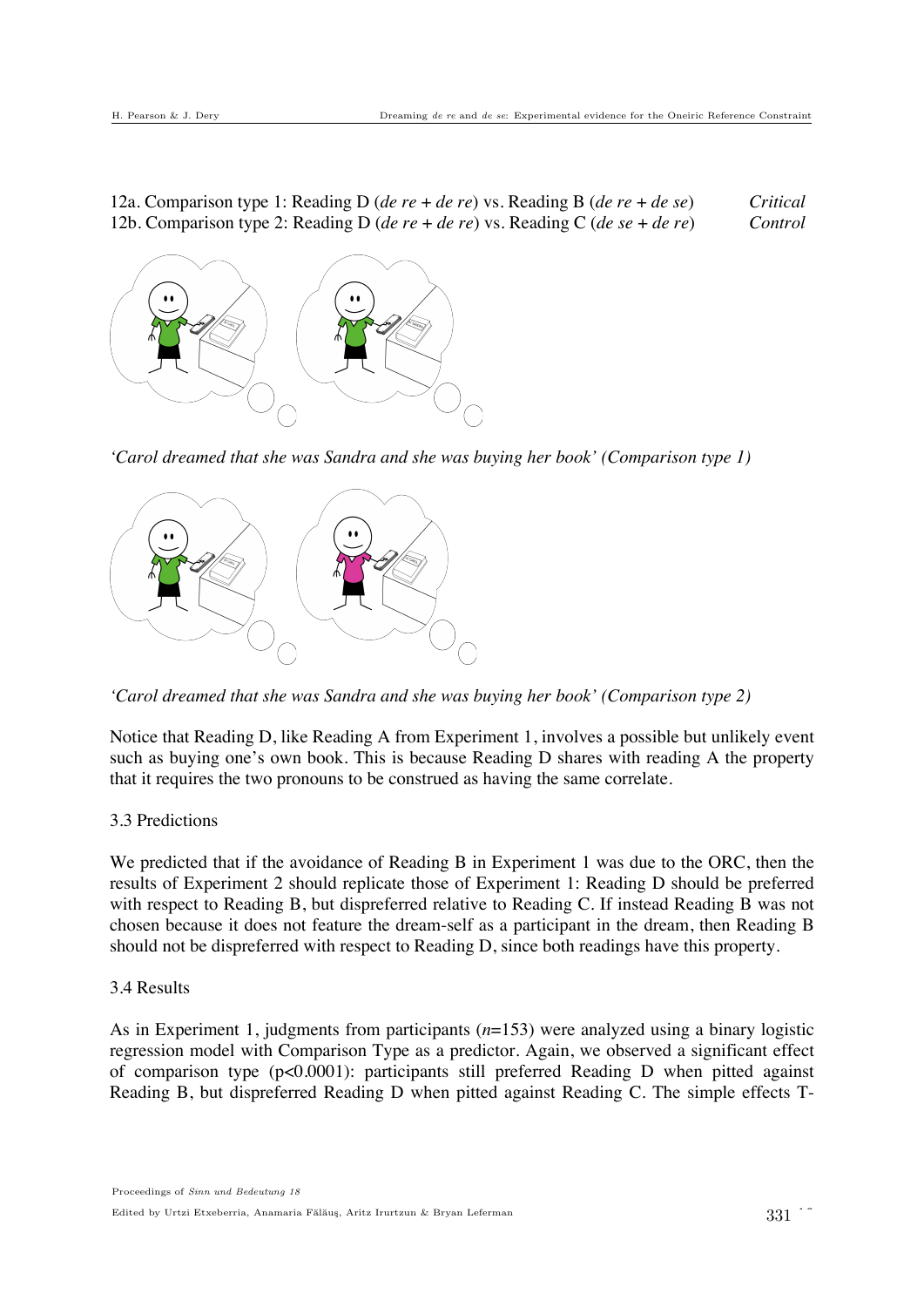tests revealed that Reading D (8%) is still dispreferred in comparison to Reading C (91%) due to Reading D describing a possible yet unlikely event (*p*<0.0001), but participants still prefer Reading D (56%) over Reading B (43%; *p*=0.02), still selecting a reading that violates world knowledge over the ORC-violating reading. This result rules out the alternative possibility that participants may have selected the reading that accommodated narrative expectations that were created by reading the preceding clause.

### 3.5 Discussion

As in Experiment 1, participants prefer a reading that depicts a possible but unlikely event (*de re* + *de re*) to one that violates the ORC (*de re* + *de se*). Unlike in Experiment 1, the avoidance of the *de re* + *de se* reading cannot in this case be attributed to the absence of the dream-self as a participant in the dream, since this is also a feature of the *de re* + *de re* reading. We conclude that in dream reports, the *de re* + *de se* reading is indeed ruled out by the grammar.

### **4. Experiment 3**

### 4.1 Motivation

Having established that the *de re* + *de se* reading is unavailable in dream reports, we conducted an experiment to test Anand's claim that the constraint that excludes this reading can be circumvented when the embedded clause is introduced by *believe*. Here again introspection and informal elicitation seem to be too blunt an instrument to gather robust data concerning the alleged contrast between *dream* and *believe*.

### 4.2 Method

The materials, pictures and procedure were identical to those employed in Experiment 2, except that the verb *dream* was replaced with *believe*.

### 4.3 Predictions

If Anand is correct that the *de re* + *de se* reading is available with *believe*, then in the critical trials, this reading should not be dispreferred relative to the *de re* + *de re* reading. If instead the ORC applies to *believe* as well as *dream*, then the *de re* + *de re* reading should be preferred to the *de re* + *de se* reading as in Experiment 2.

### 4.4 Results

As with the previous experiments, judgments from participants (*n*=196) were analyzed using a binary logistic regression model with Comparison Type as a predictor. We observed a significant effect of comparison type  $(p<0.0001)$ . However, T-tests probing the simple effects within comparison types revealed different patterns of results when compared to the previous two experiments. Reading D (17%) is dispreferred when pitted against Reading C (82%), as expected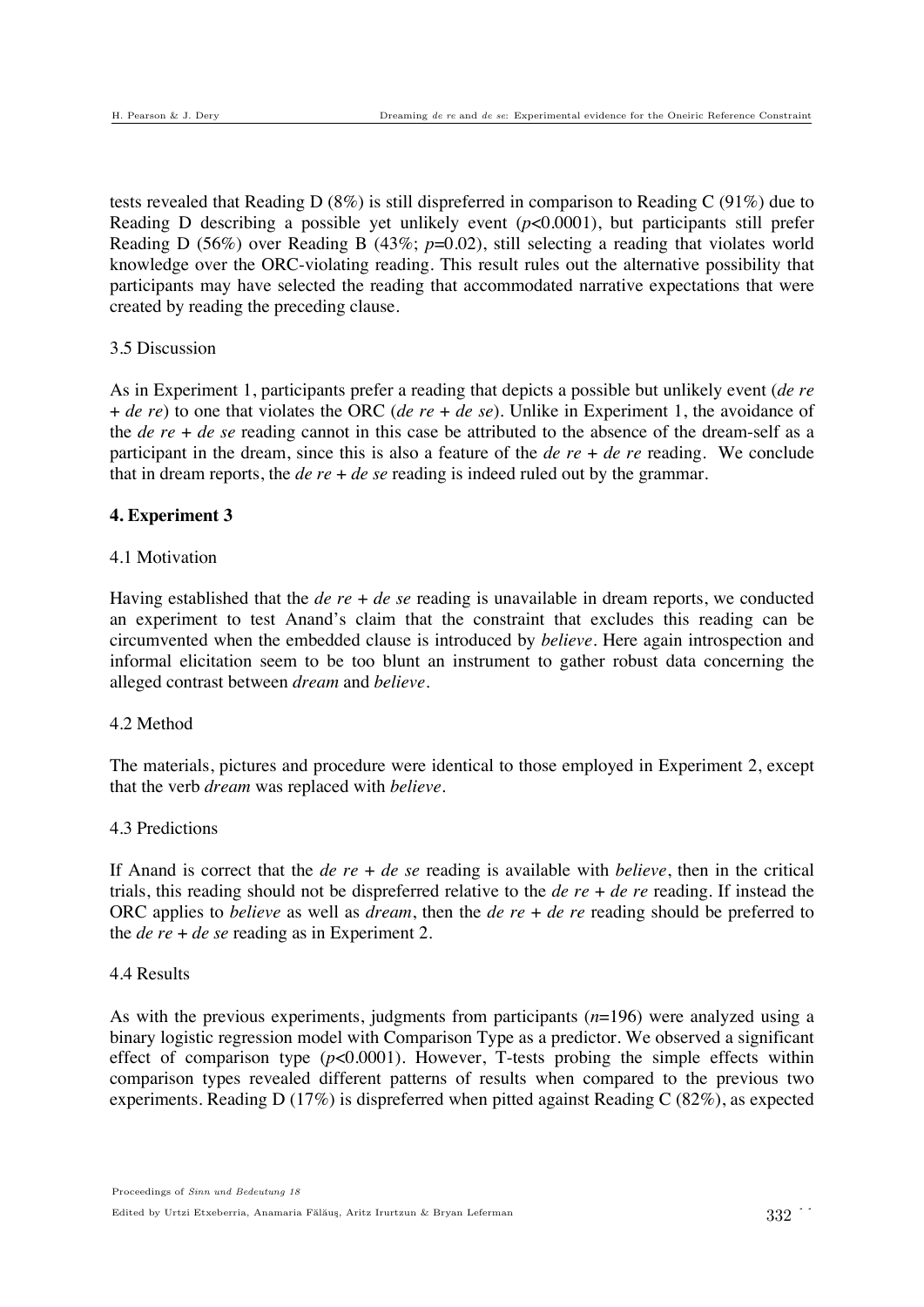(*p*<0.0001). However, unlike in Experiments 1 and 2, participants do not prefer Reading D  $(45%)$  when pitted against Reading B (54%). While this difference reaches marginal significance  $(p=0.08)$ , it must be noted that the pattern of results is numerically trending towards a preference toward the ORC-violating reading. This result confirms Anand's claim that the *de re* + *de se* reading is available with *believe*.

Additionally, in order to determine whether the pattern of results is indeed different as a function of the verb, we conducted an inter-experiment analysis of the data from Experiments 2 and 3. We combined the data from both experiments and conducted a binary logistic regression model with Comparison Type (within participants) and Experiment (between participants) as fixed predictors, as well as their interactions. We found a significant effect of the interaction between experiment and comparison type (*p*<0.0001) as well as a significant main effect of comparison type (*p*<0.0001), indicating that while participants' responses varied as a function of comparison type in both experiments, the pattern of their results were different between experiments. A main effect of experiment was marginally significant (*p*=0.07). Overall, the results suggest that participants' patterns of responses indeed differ as a function of the verb.

### 4.5 Discussion

Our results lend experimental support to Anand's claim that the prohibition of c-command of a *de se* pronoun by a corresponding *de re* pronoun can be circumvented when the embedded clause is introduced by *believe*. In the critical trials, participants were almost at chance level between the two pictures. The results for the control condition replicate those for Experiment 2 in that the world knowledge violating *de re* + *de re* reading was dispreferred with respect to the grammatical and pragmatically felicitous *de se* + *de re* reading. One question that is raised by our data is why the strong dispreference for the *de re* + *de re* reading in the control condition was not also found in the critical trials, as might be expected if the *de re* + *de se* reading is indeed available in belief reports. It is possible that the effect of grammar constraints, plausibility, and narrative expectations on participants' judgments may not be strictly additive, nor have equal importance. The most important point for our purposes is the significant interaction of experiment type with comparison type across Experiments 2 and 3, indicating that, as Anand claims, the choice of *dream* vs *believe* affects the availability of the *de re* + *de se* reading. We conclude from the fact that this reading is dispreferred in dream reports but not in belief reports that the constraint against c-command of a *de se* pronoun by a corresponding *de re* pronoun holds for clauses embedded by *dream* but not for those embedded by *believe*.

# **5. General discussion**

# 5.1 Limitations of this study and directions for future work

Recall that the Oneiric Reference Constraint entails that a *de re* + *de se* reading is ruled out in a dream report just in case the *de re* pronoun c-commands the *de se* pronoun; according to Percus and Sauerland, a *de re* pronoun may linearly precede a corresponding *de se* pronoun as long as it does not c-command it. Thus a sentence like (13) is claimed to permit all four readings: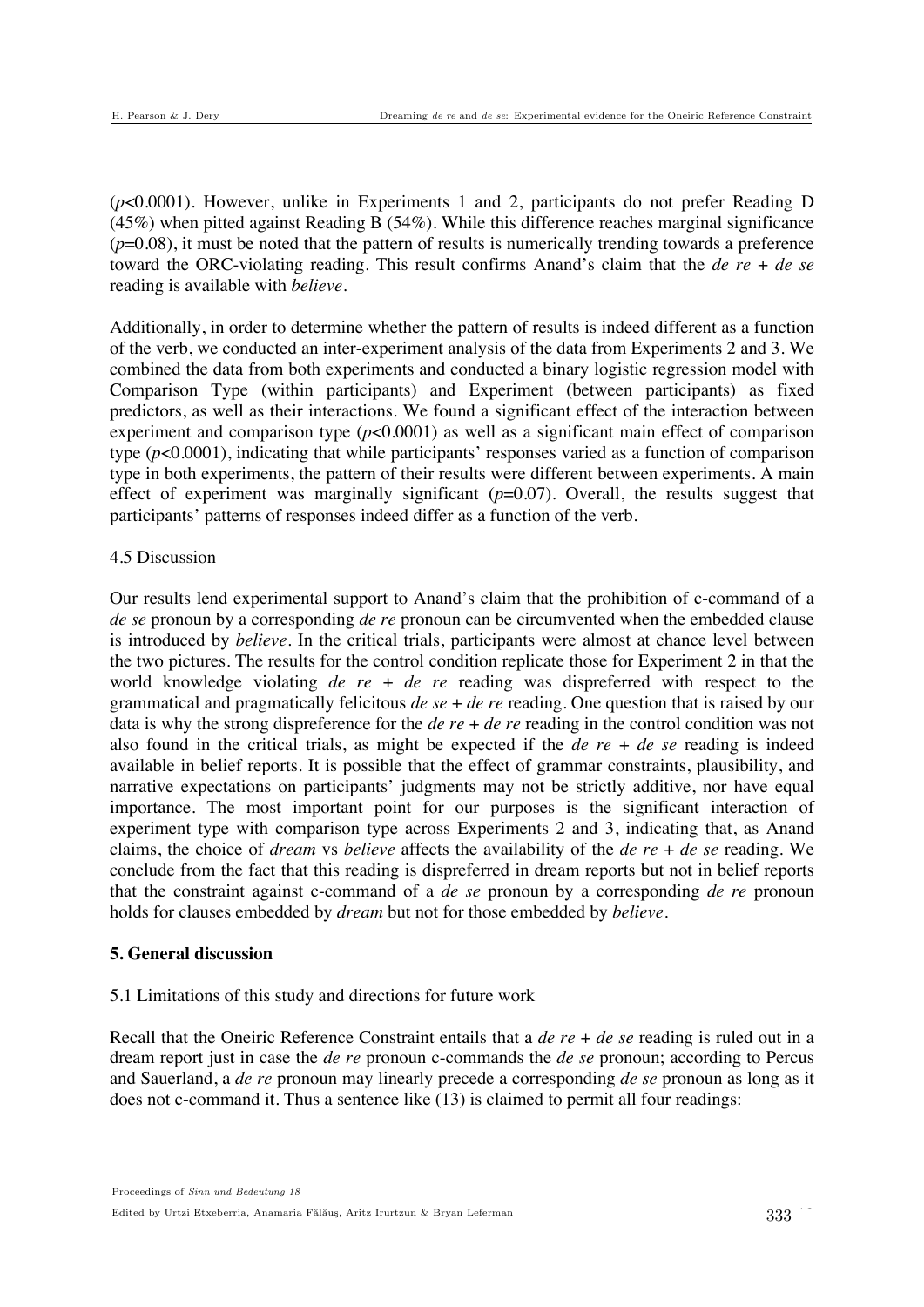13. Pooh dreamed that he was Piglet and **his** honey was making **him** fat.

| √Reading A: Piglet's honey makes Piglet fat.               | $(de se + de se)$ |
|------------------------------------------------------------|-------------------|
| $\sqrt{\text{Reading B}}$ : Pooh's honey makes Piglet fat. | $(de re + de se)$ |
| $\sqrt{\text{Reading C}}$ : Piglet's honey makes Pooh fat. | $(de se + de re)$ |
| √Reading D: Pooh's honey makes Pooh fat.                   | $(de re + de re)$ |

That the excluded reading should involve a c-command relationship between the two pronouns is crucial for P&S's analysis: if there were no c-command, the exclusion of this reading could not be blamed on Superiority. It is important to bear in mind, therefore, that while we have established that the *de re* + *de se* reading is excluded in dream reports but not in belief reports, we have not shown that a c-command relationship between the two pronouns is a prerequisite for exclusion of this reading. We are currently conducting follow-up experiments to test this.

Secondly, while we have focused on P&S's generalization concerning blocking of a *de se* construal by an intervening *de re* pronoun, we should note that subsequent authors have questioned the formulation that we cite here. As Anand (2006) points out, the appeal to Superiority derives only that the structurally highest *de se* pronoun must be '*de re* free' (not ccommanded by a corresponding *de re* pronoun). This is because any lower *de se* pronouns will not move, but will be instead bound in situ, and hence not be subject to Superiority. Anand claims that this is too weak. Here is one of the examples that he offers in support of this claim.

14. *Scenario: I am a guard at a local jail who is known for his harsh treatment of prisoners. One night, I am plagued (perhaps by a just God) with dreams that I am one of the prisoners, and I learn just how terrible I can be.* 

 $\chi$  I dreamed that  $I_{dege}$  had to keep my mouth shut or  $I_{dege}$ <sup>3</sup> d be liable to beat me<sub>de se</sub>.

[Anand 2006: 44, ex 104a]

The reading indicated with subscripts in (14) is predicted to be available: the highest pronoun in the embedded clause is not c-commanded by a *de re* pronoun, and should therefore be able to move to the left edge of the complement of *dream*, resulting in insertion of binder for the trace, which is itself coindexed with the lowest pronoun. Anand claims that this reading is unavailable, and offers an alternative account of *de re* blocking that does not appeal to Superiority. The crucial judgments here are again very delicate, so that it would be a worthwhile goal for future work to investigate them experimentally.

5.2 Implications of our findings for the semantics of attitude reports

The evidence that we have found supporting P&S's claim that the *de re* + *de se* reading is unavailable in dream reports lends weight to the view that there are dedicated LFs that give rise to *de se* interpretations. The proposal that *de se* pronouns move to the left edge of the clause in which they occur offers a ready account for the unavailability of this reading, based on the idea that a *de re* pronoun that c-commands a *de se* pronoun is an intervener for covert movement. By contrast, the view in Reinhart (1990) and Maier (2009) that there is no dedicated LF responsible for the *de se* construal presents no immediate answer to the question of what rules out the *de re* +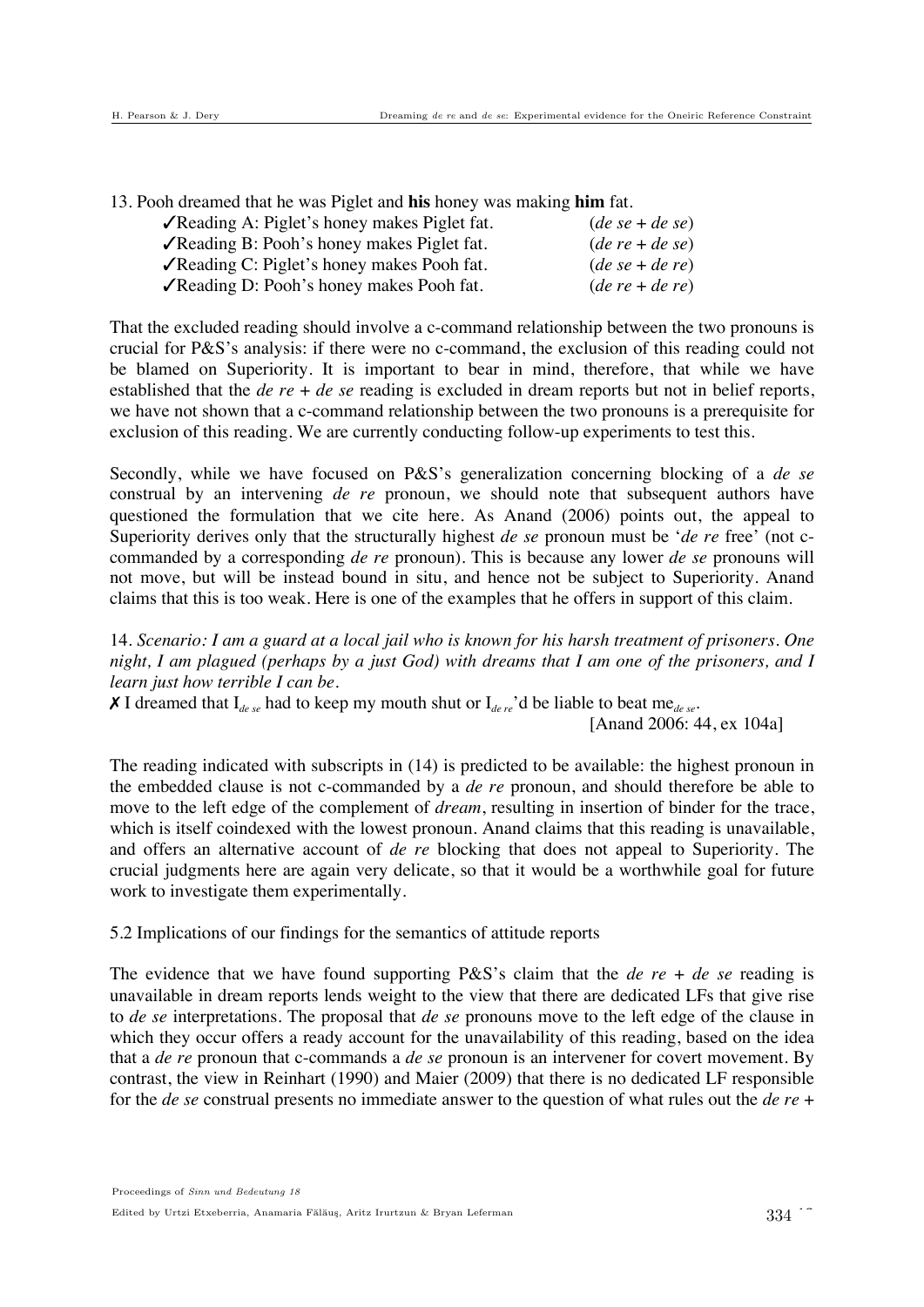*de se* reading: if *de se* pronouns have no special status with respect to *de re* pronouns at LF, but are merely interpreted *de re* under an acquaintance relation of identity, then the existence of syntactically conditioned constraints on *de se*/*de re* configurations is unexpected.

Secondly, our findings confirm the legitimacy of using pronoun movement based approaches to various puzzles in the literature on attitude reports. We shall mention two examples here.

Patel-Grosz (2012) investigates an intricate array of constraints concerning possible antecedents for epithets such as *the damn traitor*. She notes that when an epithet appears in the complement of an attitude verb such as *think*, it may take the subject of the embedding verb as its antecedent if it is in object position, but not if it is in subject position:

15a. \*Nero<sub>i</sub> thinks that [the damn traitor]<sub>i</sub> will be invited to the reception. 15b.  $\sqrt{\text{Nero}}_i$  thinks that they will invite [the damn traitor], to the reception.

Patel-Grosz proposes that epithets are null pronouns modified by a nominal appositive. When the epithet has an attitude holder as its antecedent, the null pronoun bears P&S's '\*' diacritic. As such, it must move to the left periphery of the clausal complement of *think*. Following Demirdache and Percus (2011a, 2011b), she assumes that the appositive cannot be anchored to a trace, and that this renders (15a) ungrammatical. The grammaticality of (15b) is explained by positing covert movement of *the damn traitor* to the matrix clause, where it adjoins to the subject of *think*; this rescue strategy is unavailable for (15a), since subjects are islands for extraction.

A second application for P&S's pronoun movement analysis is found in Pearson (2013). Pearson examines the logophoric pronoun *yè* in the Niger-Congo language Ewe. This is a pronoun that obligatorily occurs in the scope of an attitude verb, and must take the attitude holder as its antecedent. (16) is an example.

| 16.                                                          |  |  | John be yè le cleva |                                 |  |
|--------------------------------------------------------------|--|--|---------------------|---------------------------------|--|
|                                                              |  |  |                     | John say LOG ASP clever         |  |
| 'John, said that he <sub><math>i^*</math></sub> was clever.' |  |  |                     | [Pearson $(2013)$ : 454, ex 31] |  |

The distribution of *yè* can be predicted by positing an individual abstractor in the left edge of the complement of the attitude verb that must bind the pronoun (Heim 2002, von Stechow 2003):

17a. John say  $\begin{bmatrix} C_P \lambda x_1 \end{bmatrix}$  was clever]] 17b.  $\llbracket CP \rrbracket = \lambda x$ . x is clever

This predicts that *yè* is obligatorily interpreted *de se*: (17) reports John's self-ascription of the property of being clever. Pearson shows that this prediction is not borne out: (17) is judged true in a scenario where John did not say 'I am clever', but rather said 'the author of this paper is clever', not realizing (perhaps because he has a poor memory) that the author of the paper was himself. Pearson shows that this surprising finding can be accommodated in a theory that

Proceedings of Sinn und Bedeutung 18 Edited by Urtzi Etxeberria, Anamaria Fălăuș, Aritz Irurtzun & Bryan Leferman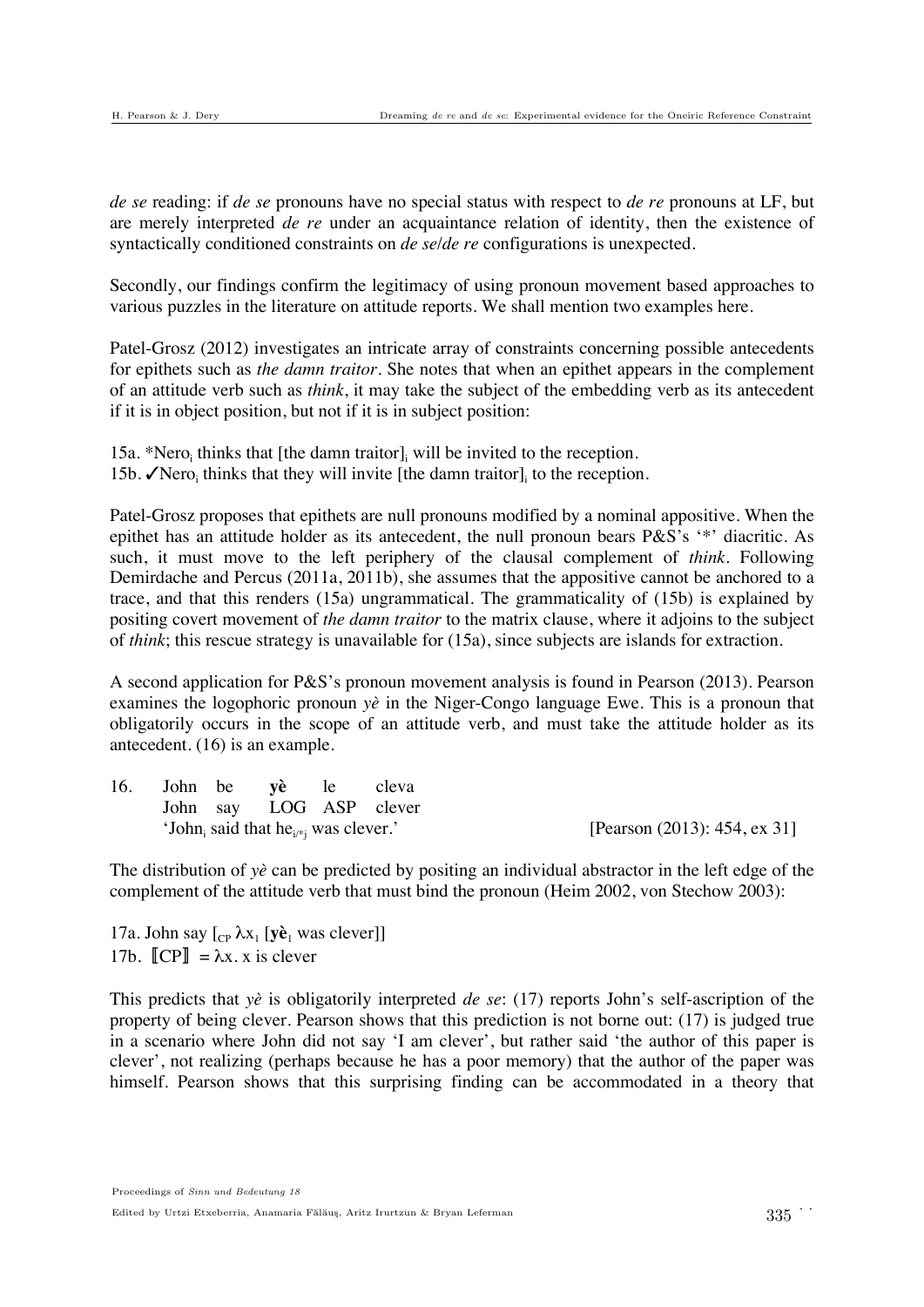accounts for the distribution of *yè* via obligatory binding by an abstractor introduced by an attitude verb. She assumes that the pronoun may be embedded within a covert constituent called a resP that yields a *de re* construal by introducing a function G from individuals to acquaintancebased concepts such as the concept associated with the description 'the author of this paper' (Percus and Sauerland 2003b). The proposed structure is illustrated schematically in (18):

18. John say  $\begin{bmatrix} C_P & \lambda_5 & \lambda_1 \end{bmatrix}$  [ $\begin{bmatrix} F_{\text{resp}} & G_5 & \text{ye}_1 \end{bmatrix}$  was clever]]

This analysis raises the question of why there are any pronouns that are obligatorily interpreted *de se*, given the availability of the option of embedding a pronoun in a resP. For example, obligatorily controlled PRO is well known to be obligatorily construed *de se* (Morgan 1970, Chierchia 1990). (19) is false in the scenario that we have just been considering:

19. John claimed [PRO to be clever].

Suppose that PRO, like *yè*, is obligatorily bound by an abstractor in the left edge of the embedded clause (Chierchia 1990):

20. John claimed  $\begin{bmatrix} C_P & \lambda_1 \\ PRO_1 \end{bmatrix}$  to be clever

What rules out the de re LF in (21)?

21. John claimed  $\begin{bmatrix} C_P & \lambda_5 & \lambda_1 \end{bmatrix}$   $\begin{bmatrix} \begin{bmatrix} \begin{bmatrix} \begin{bmatrix} \text{resp} \end{bmatrix} & \text{PRO}_1 \end{bmatrix} \end{bmatrix}$  to be clever]

Pearson proposes that whereas *yè* is bound in situ, obligatorily controlled PRO bears Percus and Sauerland's '\*' diacritic. Consequently, PRO\* must move to the left edge of the infinitive, resulting in insertion of a lambda abstractor that binds the trace:

22. John claimed  $\begin{bmatrix} C_P & PRO^* \lambda_1 \end{bmatrix}$  [t<sub>1</sub> to be clever]]

Pearson argues that the obligatory nature of this movement precludes the possibility of embedding of PRO in a resP, which would result in a subextraction violation. While our results do not directly bear on the phenomena discussed in Patel-Grosz and Pearson's work, they lend empirical support to the notion that *de se* pronouns undergo covert movement, thereby paving the way for theories such as Patel-Grosz's and Pearson's that appeal to such movement.

A characteristic of Patel-Grosz's and Pearson's approaches that is worth noting is that they extend the pronoun movement idea beyond the domain of dream reports that P&S originally focused on: Patel-Grosz investigates epithets in the scope of *think* and *convince*, while Pearson's proposal is intended to apply to all attitude verbs that take control complements. Yet Experiment 3 shows that not all attitude verbs behave alike with respect to the *de re* blocking effect that P&S cite as evidence for pronoun movement: our data support Anand's claim that the *de re* + *de se* reading is available with *believe*. Is it possible to resolve this tension while maintaining that *de se* pronouns undergo covert movement regardless of which attitude predicate embeds them?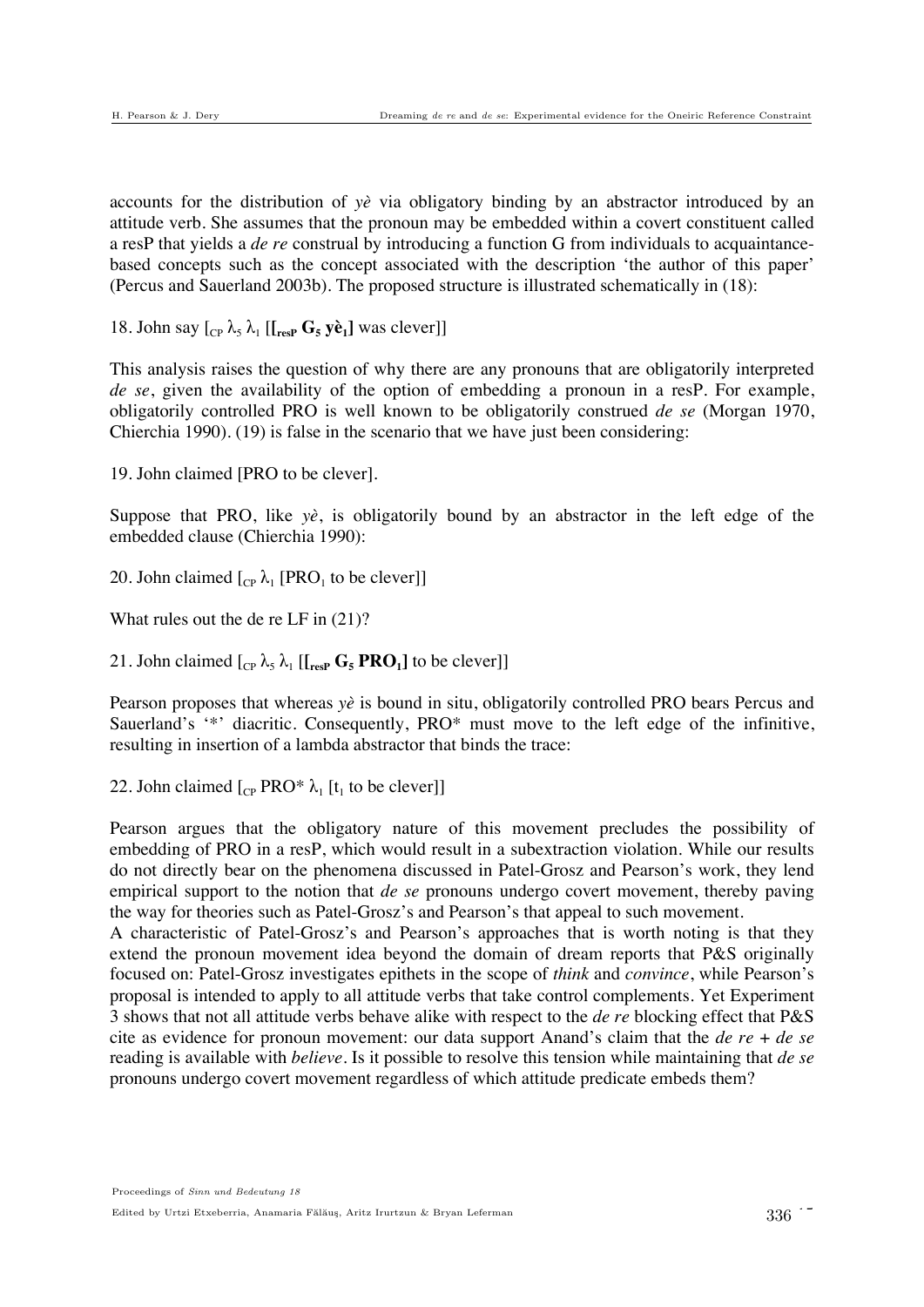Anand proposes that binding of a *de se* pronoun is constrained by locality, but that in the case of *believe*, the *de re* + *de se* reading can be derived by letting the *de se* pronoun be interpreted *de re* under an acquaintance relation of identity. This raises the question of why this option is not available for *dream*, which Anand responds to by providing a lexical entry that prevents *dream*  from embedding a nominal that is construed *de re* under an identity-based acquaintance relation. This is obviously highly stipulative, however, and leaves open the question of whether a principled distinction can be drawn between predicates that permit the *de re* + *de se* reading, and those that do not. At the same time, a goal for future experimental work should be to collect more robust data demonstrating that some but not all attitude verbs tolerate the *de re* + *de se* reading, based on a larger range of predicates beyond the two that we have investigated so far.

The hypothesis that we are currently investigating in follow-up experiments is that attitude verbs whose complements are interpreted counterfactually with respect to the attitude holder's belief state prohibit the *de re* + *de se* reading, while those with a non-counterfactual semantics can circumvent the ORC, thereby allowing all four possible combinations of *de se*/*de re* construals. We take it that *dream* is a member of the former class, which also includes *imagine*, *pretend*, *suppose* and *wish*, while *believe* belongs to the latter class along with *think*, *say* and *claim*.

The notion that counterfactuality is the key factor determining the availability of the *de re* + *de*  se reading is discussed in Pearson (2013).<sup>6</sup> Pearson observes that the crucial difference between believing that one is someone other than who one actually is and dreaming or imagining that one is someone else, is that in the latter case, one is aware of the counterfactual nature of the supposition in question. This is seen, for instance, in the fact that if I believe that I am Napoleon then you are entitled to conclude that I am not in my right mind, whereas I can be in charge of my mental faculties and in command of the relevant factual information about myself while dreaming or imagining that I am Napoleon. Pearson argues that this means that in the scope of a counterfactual attitude, a pronoun that is construed *de re* under an acquaintance relation of identity does not pick out the same individual as a *de se* pronoun that moves and has its trace abstracted over. If Pooh dreams that he is Piglet, then a *de se* pronoun that undergoes LF movement will pick out Pooh's dream-self – namely Piglet - while a *de re* pronoun construed under an identity-based acquaintance relation will pick out the individual that Pooh's mental state designates as himself – under normal circumstances, Pooh himself. Contrary to Anand's claim, the unavailability of the *de re* + *de se* reading in the scope of *dream* does not show that a pronoun in the scope of this verb cannot be construed *de re* under an acquaintance relation of identity. Rather, this route fails to produce the *de re* + *de se* reading, owing to the nonequivalence in this environment of *de se* via binding and *de se* as a special case of *de re*.

If this line of argumentation is correct, it has the following interesting consequence for the theory of *de se*. Contrary to Reinhart's claim, a *de se* construal that arises via binding is not always

!!!!!!!!!!!!!!!!!!!!!!!!!!!!!!!!!!!!!!!!!!!!!!!!!!!!!!!

<sup>6</sup> Percus (2006) noticed that *pretend* patterns with *dream* rather than *believe*, and suggested that what the first two verbs have in common is that they can both describe processes of putting oneself in someone else's shoes. Pearson's proposal can be seen as a development of this idea, with the notion of 'putting oneself in someone else's shoes' being implemented as a counterfactual supposition that one is someone other than who one actually is.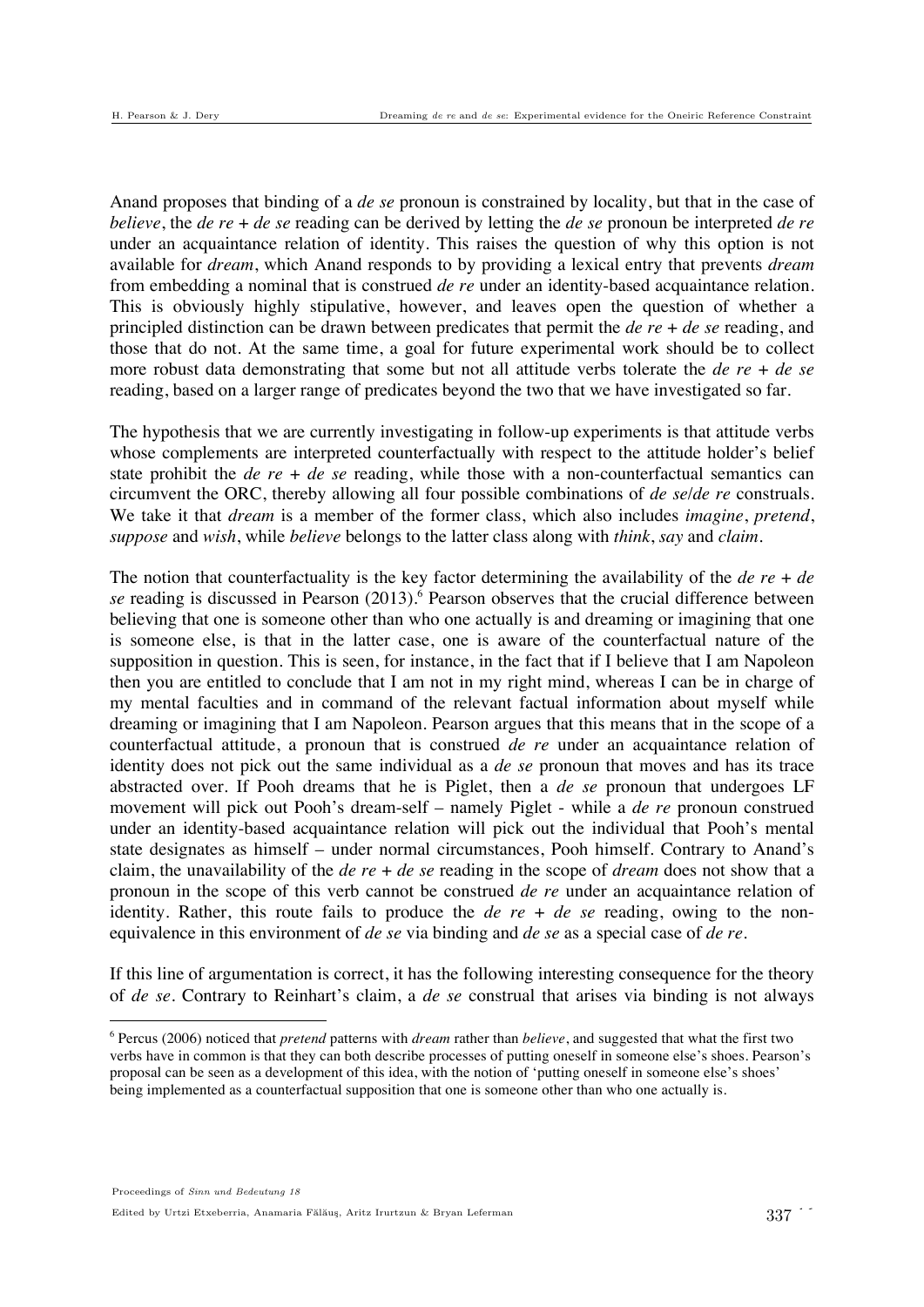equivalent to a *de re* interpretation under an acquaintance relation of identity: the two can be teased apart in counterfactual attitude reports. If so, then the grammar generates both interpretations, which are in many cases equivalent but can be distinguished from one another in a principled manner in a circumscribed set of linguistic environments. The next step, therefore, is to bring experimental evidence to bear on the question of whether counterfactuality is a factor in determining the availability of the *de re* + *de se* reading. This paper has set the scene for that project by establishing a paradigm for the identification of (im)possible readings that does not appeal to truth value judgments, and applying that paradigm to two of the verbs of interest.

### **6. Conclusion**

In this paper, we described a method for collecting semantic judgments in cases where introspection is difficult or leads to inconclusive results. We applied this method to the question of whether a particular reading is available in attitude reports. Experiments 1 and 2 provided evidence that the core judgment underlying P&S's theory of *de se* is sound: in dream reports, the *de re* + *de se* reading is unavailable. Experiment 3 provided evidence for Anand's claim that *believe* is unlike *dream* in that it permits the *de re* + *de se* reading. We discussed consequences of these findings for the analysis of attitude reports and indicated directions that we are currently pursuing in follow-up experiments. We should emphasize again that all of this is provisional on the assumption that the crucial factor in the exclusion of a *de re* + *de se* reading is c-command: if it were found that the *de re* + *de se* reading is also excluded when the *de re* pronoun precedes but does not c-command the *de se* pronoun, the case for Percus and Sauerland's theory of *de se* would be undermined. The present paper should therefore be regarded merely as a status report, but we hope that it has at least been successful in making a case for the fruitfulness of investigating *de re* blocking effects from both an experimental and a theoretical point of view.

#### **References**

Anand, P. (2006). *De De Se.* Unpublished PhD dissertation, MIT.

- Chierchia, G. (1990). Anaphora and attitudes *de se*. In R. Bartsch, J. van Benthem, & van Emde Boas (eds.), *Semantics and Contextual Expression*. Dordrecht: Foris. 1-32.
- Demirdache, H. & Percus, O. (2011a). When is a pronoun not a pronoun? The case of resumptives. In *Proceedings of NELS*.
- Demirdache, H. & Percus, O. (2011b). Resumptives, movement and interpretation. In A. Rouveret (ed.), *Resumptive Pronouns at the Interfaces*. Amsterdam: John Benjamins, 367-393.
- Heim, I. (1994). Puzzling reflexive pronouns in *de se* reports. Handout.
- Heim, I. (2002). Features of pronouns in semantics and morphology. Handout.
- Hintikka, J. (1969). Semantics for propositional attitudes. In J.W. Davis & D.J. Hockney (eds.), *Philosophical Logic*. Dordrecht: Reidel. 21-45.

Proceedings of Sinn und Bedeutung 18

Edited by Urtzi Etxeberria, Anamaria Fălăuș, Aritz Irurtzun & Bryan Leferman